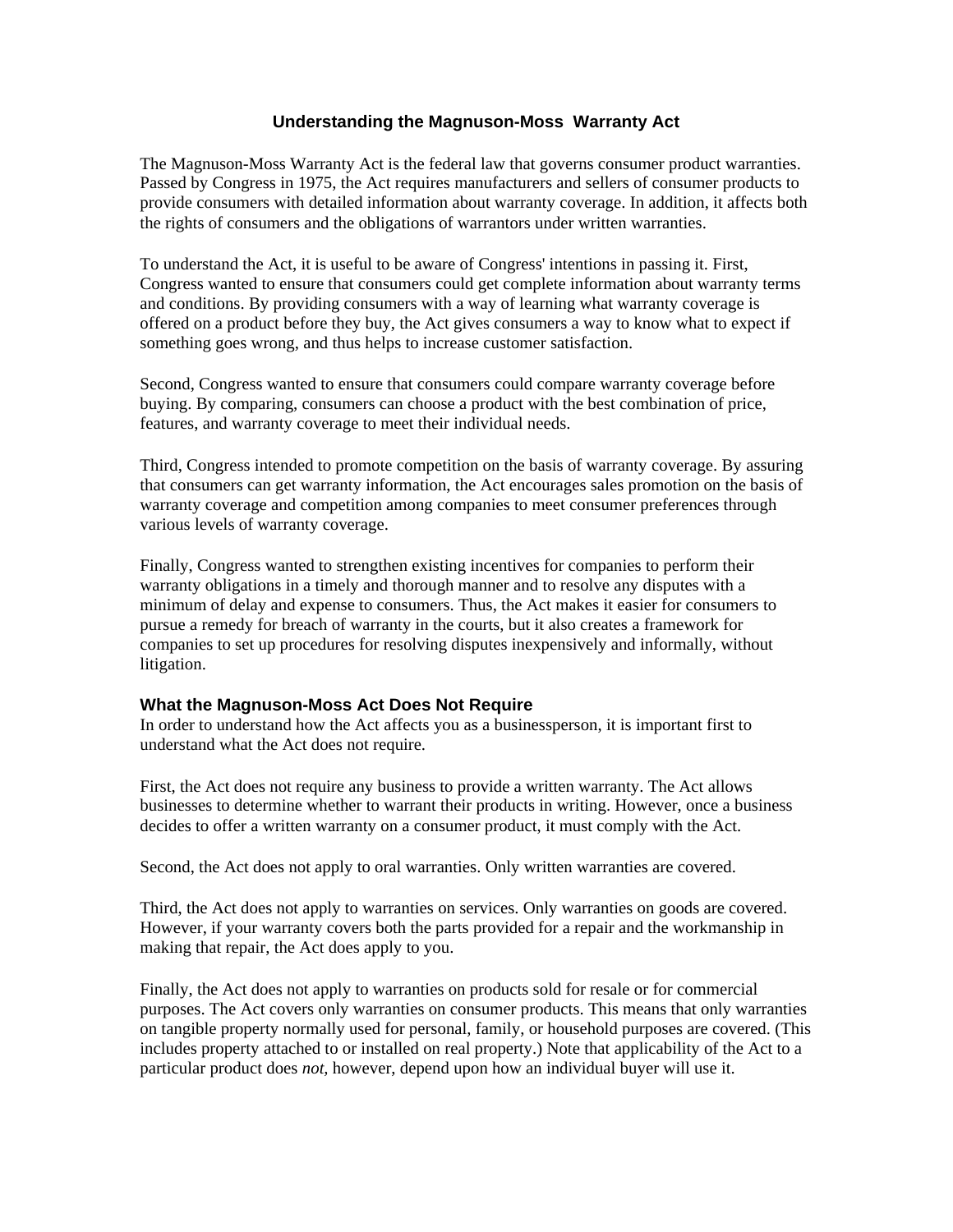The following section of this manual summarizes what the Magnuson-Moss Warranty Act requires warrantors to do, what it prohibits them from doing, and how it affects warranty disputes.

## **What the Magnuson-Moss Act Requires**

In passing the Magnuson-Moss Warranty Act, Congress specified a number of requirements that warrantors must meet. Congress also directed the FTC to adopt rules to cover other requirements. The FTC adopted three Rules under the Act, the *Rule on Disclosure of Written Consumer Product Warranty Terms and Conditions* (the Disclosure Rule), the *Rule on Pre-Sale Availability of Written Warranty Terms* (the Pre-Sale Availability Rule), and the *Rule on Informal Dispute Settlement Procedures* (the Dispute Resolution Rule). In addition, the FTC has issued an interpretive rule that clarifies certain terms and explains some of the provisions of the Act. This section summarizes all the requirements under the Act and the Rules.

The Act and the Rules establish three basic requirements that may apply to you, either as a warrantor or a seller.

- 1. As a warrantor, you must designate, or title, your written warranty as either "full" or "limited."
- 2. As a warrantor, you must state certain specified information about the coverage of your warranty in a single, clear, and easy-to-read document.
- 3. As a warrantor or a seller, you must ensure that warranties are available where your warranted consumer products are sold so that consumers can read them before buying.

The titling requirement, established by the Act, applies to all written warranties on consumer products costing more than \$10. However, the disclosure and pre-sale availability requirements, established by FTC Rules, apply to all written warranties on consumer products costing more than \$15. Each of these three general requirements is explained in greater detail in the following chapters.

## **What the Magnuson-Moss Act Does Not Allow**

There are three prohibitions under the Magnuson-Moss Act. They involve implied warranties, socalled "tie-in sales" provisions, and deceptive or misleading warranty terms.

## *Disclaimer or Modification of Implied Warranties*

The Act prohibits anyone who offers a written warranty from disclaiming or modifying implied warranties. This means that no matter how broad or narrow your written warranty is, your customers always will receive the basic protection of the implied warranty of merchantability. This is explained in [Understanding Warranties.](http://www.ftc.gov/bcp/conline/pubs/buspubs/warranty.htm#understanding#understanding)

There is one permissible modification of implied warranties, however. If you offer a "limited" written warranty, the law allows you to include a provision that restricts the duration of implied warranties to the duration of your limited warranty. For example, if you offer a two-year limited warranty, you can limit implied warranties to two years. However, if you offer a "full" written warranty, you cannot limit the duration of implied warranties. This matter is explained in Titling [Written Warranties as "Full" or "Limited".](http://www.ftc.gov/bcp/conline/pubs/buspubs/warranty.htm#titling#titling)

If you sell a consumer product with a written warranty from the product manufacturer, but you do not warrant the product in writing, you can disclaim your implied warranties. (These are the implied warranties under which the seller, not the manufacturer, would otherwise be responsible.)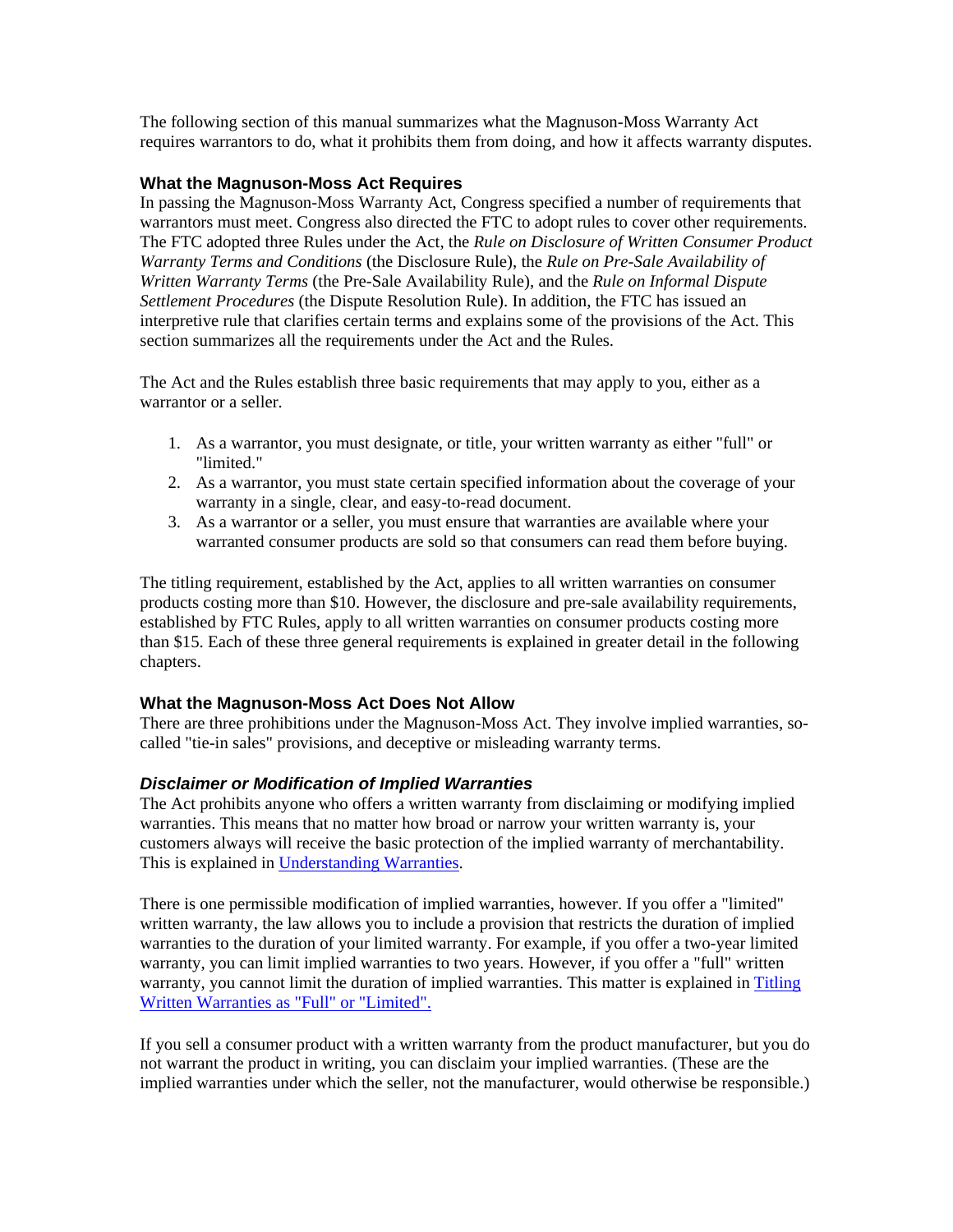But, regardless of whether you warrant the products you sell, as a seller, you must give your customers copies of any written warranties from product manufacturers.

#### *"Tie-In Sales" Provisions*

Generally, tie-in sales provisions are not allowed. Such a provision would require a purchaser of the warranted product to buy an item or service from a particular company to use with the warranted product in order to be eligible to receive a remedy under the warranty. The following are examples of prohibited tie-in sales provisions.

In order to keep your new Plenum Brand Vacuum Cleaner warranty in effect, you must use genuine Plenum Brand Filter Bags. Failure to have scheduled maintenance performed, at your expense, by the Great American Maintenance Company, Inc., voids this warranty.

While you cannot use a tie-in sales provision, your warranty need not cover use of replacement parts, repairs, or maintenance that is inappropriate for your product. The following is an example of a permissible provision that excludes coverage of such things.

While necessary maintenance or repairs on your AudioMundo Stereo System can be performed by any company, we recommend that you use only authorized AudioMundo dealers. Improper or incorrectly performed maintenance or repair voids this warranty.

Although tie-in sales provisions generally are not allowed, you can include such a provision in your warranty if you can demonstrate to the satisfaction of the FTC that your product will not work properly without a specified item or service. If you believe that this is the case, you should contact the warranty staff of the FTC's Bureau of Consumer Protection for information on how to apply for a waiver of the tie-in sales prohibition.

## *Deceptive Warranty Terms*

Obviously, warranties must not contain deceptive or misleading terms. You cannot offer a warranty that appears to provide coverage but, in fact, provides none. For example, a warranty covering only "moving parts" on an electronic product that has no moving parts would be deceptive and unlawful. Similarly, a warranty that promised service that the warrantor had no intention of providing or could not provide would be deceptive and unlawful.

#### How the Magnuson Moss Act May Affect Warranty Disputes

Two other features of the Magnuson-Moss Warranty Act are also important to warrantors. First, the Act makes it easier for consumers to take an unresolved warranty problem to court. Second, it encourages companies to use a less formal, and therefore less costly, alternative to legal proceedings. Such alternatives, known as dispute resolution mechanisms, often can be used to settle warranty complaints before they reach litigation.

#### *Consumer Lawsuits*

The Act makes it easier for purchasers to sue for breach of warranty by making breach of warranty a violation of federal law, and by allowing consumers to recover court costs and reasonable attorneys' fees. This means that if you lose a lawsuit for breach of either a written or an implied warranty, you may have to pay the customer's costs for bringing the suit, including lawyer's fees.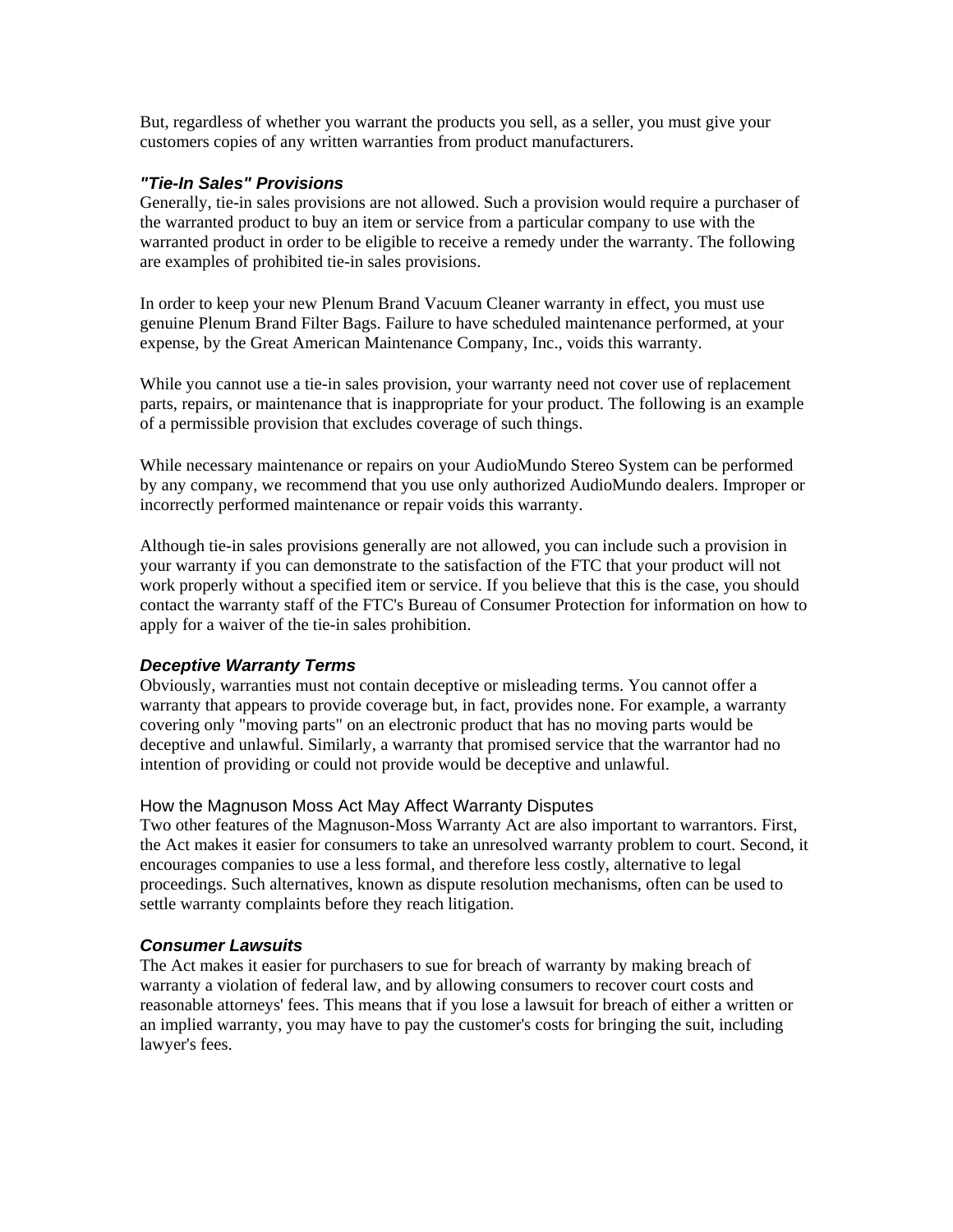Because of the stringent federal jurisdictional requirements under the Act, most Magnuson-Moss lawsuits are brought in state court. However, major cases involving many consumers can be brought in federal court as class action suits under the Act.

Although the consumer lawsuit provisions may have little effect on your warranty or your business, they are important to remember if you are involved in warranty disputes.

## *Alternatives to Consumer Lawsuits*

Although the Act makes consumer lawsuits for breach of warranty easier to bring, its goal is not to promote more warranty litigation. On the contrary, the Act encourages companies to use informal dispute resolution mechanisms to settle warranty disputes with their customers. Basically, an informal dispute resolution mechanism is a system that works to resolve warranty problems that are at a stalemate. Such a mechanism may be run by an impartial third party, such as the Better Business Bureau, or by company employees whose only job is to administer the informal dispute resolution system. The impartial third party uses conciliation, mediation, or arbitration to settle warranty disputes.

The Act allows warranties to include a provision that requires customers to try to resolve warranty disputes by means of the informal dispute resolution mechanism before going to court. (This provision applies only to cases based upon the Magnuson-Moss Act.) If you include such a requirement in your warranty, your dispute resolution mechanism *must* meet the requirements stated in the FTC's *Rule on Informal Dispute Settlement Procedures* (the Dispute Resolution Rule). Briefly, the Rule requires that a mechanism must:

- Be adequately funded and staffed to resolve all disputes quickly;
- Be available free of charge to consumers;
- Be able to settle disputes independently, without influence from the parties involved;
- Follow written procedures;
- Inform both parties when it receives notice of a dispute;
- Gather, investigate, and organize all information necessary to decide each dispute fairly and quickly;
- Provide each party an opportunity to present its side, to submit supporting materials, and to rebut points made by the other party; (the mechanism may allow oral presentations, but only if both parties agree);
- Inform both parties of the decision and the reasons supporting it within 40 days of receiving notice of a dispute;
- Issue decisions that are not binding; either party must be free to take the dispute to court if dissatisfied with the decision (however, companies may, and often do, agree to be bound by the decision);
- Keep complete records on all disputes; and
- Be audited annually for compliance with the Rule.

It is clear from these standards that informal dispute resolution mechanisms under the Dispute Resolution Rule are not "informal" in the sense of being unstructured. Rather, they are informal because they do not involve the technical rules of evidence, procedure, and precedents that a court of law must use.

Currently, the FTC's staff is evaluating the Dispute Resolution Rule to determine if informal dispute resolution mechanisms can be made simpler and easier to use. To obtain more information about this review, contact the FTC's warranty staff.